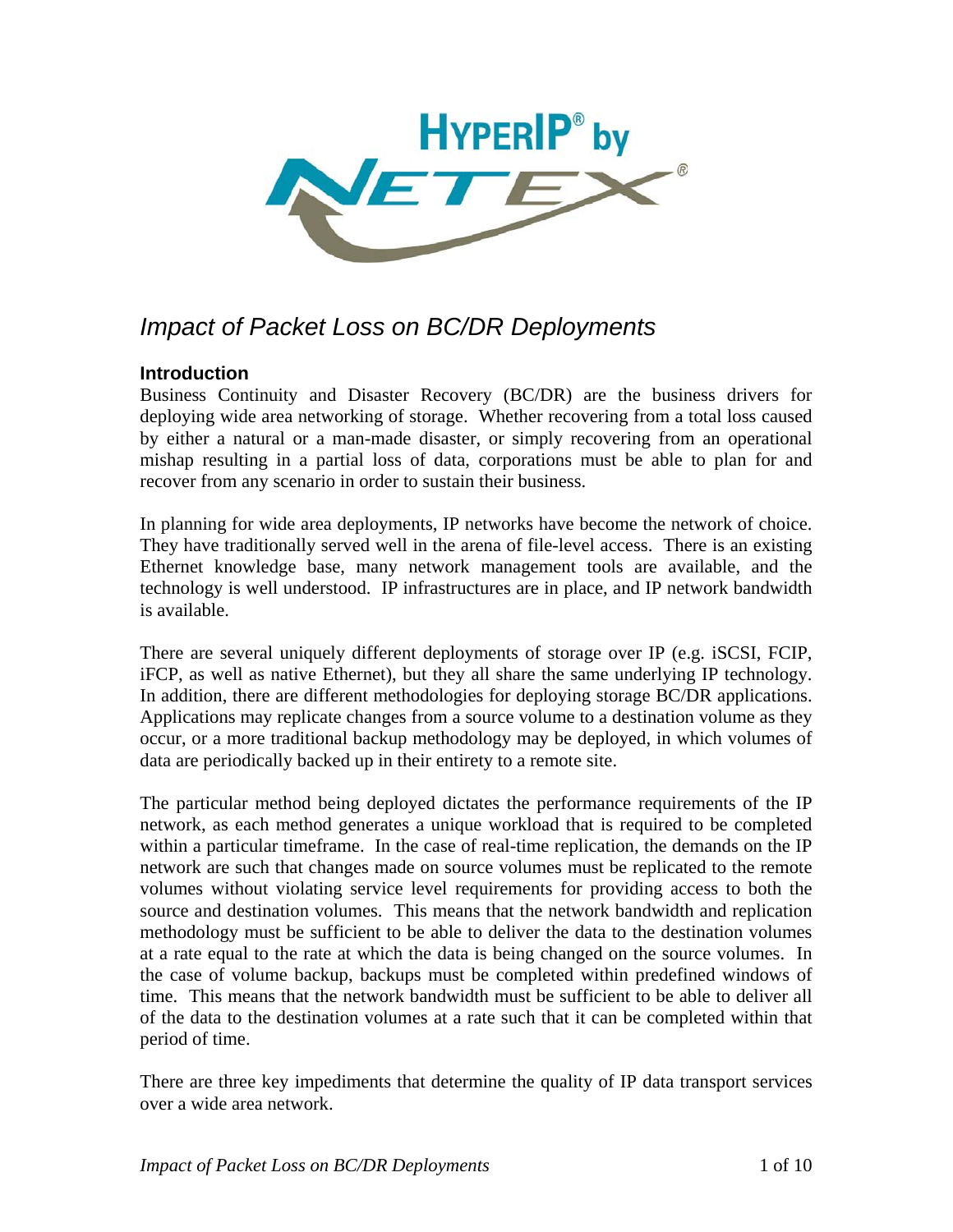- packet loss refers to the percentage of packets that are not delivered to their destination, and must be retransmitted
- latency refers to the round-trip-time (rtt) between the source and destination
- jitter refers to a variation in the arrival rate of packets due to latency fluctuations

These impediments cause network performance degradation to occur for TCP/IP applications. This paper focuses on the causes of packet loss and its effect on network performance.

## **Causes of Packet Loss**

Packet loss occurs when packets are damaged and discarded, or when the capacity of an intermediate network component is exceeded, which results in packets being discarded. Packets can be damaged as they move across a wide area network, or as they traverse network components such as routers and switches. This type of damage is detected by a failure in "checksum" processing. The checksum is a mathematical sum of bits that is calculated by the sender and appended to each packet. The receiver also calculates the checksum and compares its calculated value to the value received with the packet. If the received and calculated checksums do not match, the receiver drops the packet. Regardless of the network topology, there is always a chance that some level of packet loss may occur due to checksum detected errors, especially as larger numbers of routers and switches are traversed, or over telephone service links covering the "last mile" of a network connection.

When the capacity of an intermediate network component is exceeded, congestion occurs at that component and packets will be discarded. For example, if packets arrive at a router at a rate faster than the router can store them or transmit them, some number of packets will be discarded by that router.

Service level policies can be in place, guaranteeing specific service levels to particular groups of applications. In order to meet these service levels, routers will intentionally discard packets from data streams that are outside these groups of applications.

## **Packet Loss Is Real**

All IP service providers monitor their networks and report various statistics on average latency and packet loss rates. Latency is expressed in terms of milliseconds, and represents the time it takes a packet to travel from source to destination and back. Latency includes both the transmission time on the physical media, and the time it takes a packet to travel through routers and switches on the network. Packet loss is expressed in terms of a percentage, which represents the average packet drop rate. For example, a 1% packet loss rate (which would be extremely severe) indicates that 1 of every 100 packets is being dropped. More realistic packet loss rates are on the order of 0.1% or 0.01%, which indicate that 1 of every 1,000 or 1 of every 10,000 packets are dropped.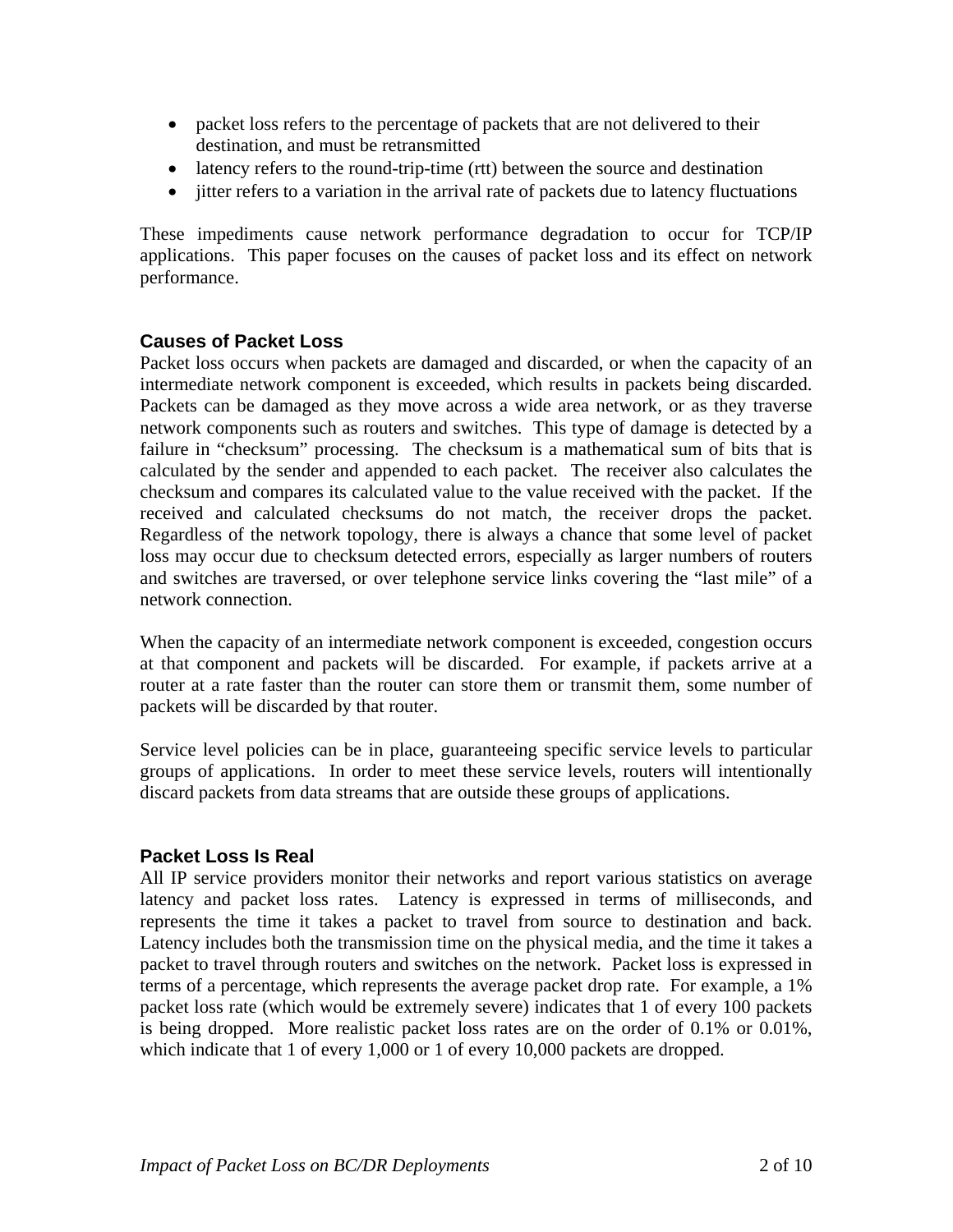The numbers reported by service providers are just averages, usually collected in 15 minute time intervals throughout the course of a month. Most intervals are reported as clean (i.e. 0% packet loss), but yet the monthly average is typically reported in the range of 0.01% to 0.03%. This means that if 90% of the intervals report 0% packet loss, the remaining 10% of the intervals must average a 0.3% packet loss rate in order to achieve a 0.03% average for the month. If 95% of the intervals report 0% packet loss, the remaining 5% of the intervals must average a 0.6% packet loss rate in order to achieve a 0.03% average for the month. If 99% of the intervals report 0% packet loss, the remaining 1% of the intervals must average an incredible 3% packet loss rate in order to achieve a 0.03% average for the month. These high loss intervals represent accumulations of time ranging from 7 to 72 hours over the course of a month, during which time a very disruptive packet loss condition would be occurring.

Unlike IP applications such as e-mail or webserving, storage replication applications are mission-critical, and involve sending large amounts of data over long periods of time. The chance of a replication running during one or more of these degraded time intervals sometime during the month is probably quite high, since replication applications tend to be characterized either by the use of long standing connections, or by connections that reoccur at predefined time intervals. In either case, storage replication applications use TCP/IP connections for long periods of time, either as one long-standing connection, or the sum of multiple shorter connections.

The amount of data that gets sent over the storage replication connections actually depends on the methodology of the replication being performed. If volumes are being resynchronized, or if a traditional backup is being performed, then all of the data from the source volumes is sent to the target volumes. If the replication supports a mechanism of recognizing and tracking changes to the source volumes, then just the changed data is sent from the source volumes to the target volumes. In this case, the amount of data that actually gets sent is dependent on the frequency and number of updates to the source volumes, as well as the amount of data that is changed. But in all cases, replicating data over a network that is experiencing significant packet loss may cause the replication application to experience significant delays, or possibly even to miss production windows.

## **TCP and Packet Loss**

In order to satisfy required performance levels, it is crucial that the data transport used by storage replication applications over a wide area network can recover from packet loss conditions as efficiently as possible.

When using TCP/IP as the data transport, there are two indications that packet loss has occurred: either a timeout occurs on a segment before receiving an acknowledgement for that segment; or duplicate acknowledgements are received. Regardless of whether the packet loss was caused by intentional discard due to congestion, or by actual data corruption, TCP/IP interprets both of these indications as congestion existing somewhere in the network between the source and the destination, and reduces its throughput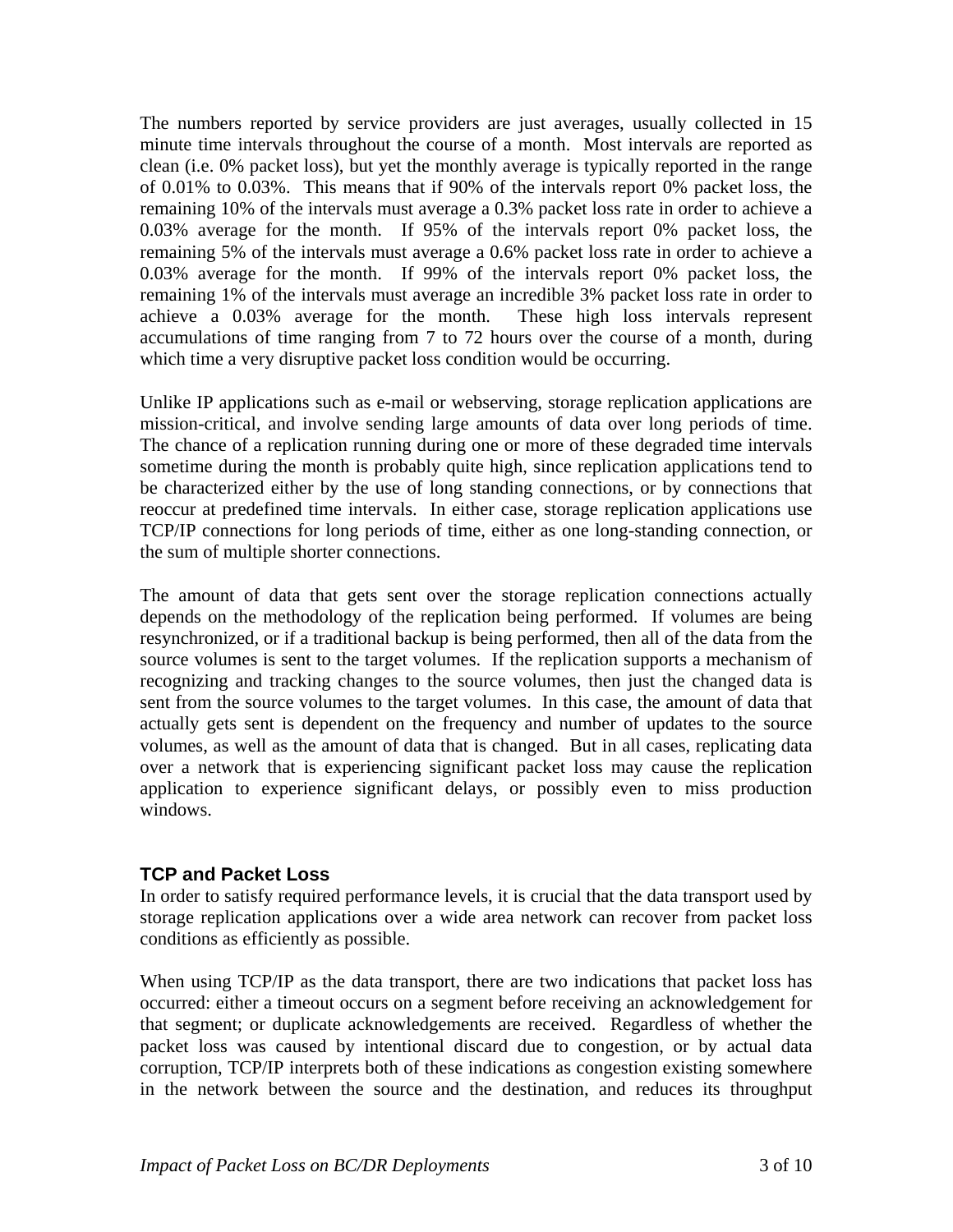capacity. However, if the packet loss was not really caused by congestion, this results in an unnecessary reduction in throughput.

#### *TCP Windows*

Two TCP/IP windows are used to control the amount of data that can be "in the air" before an acknowledgement is required: the receiver's advertised window, and the sender's congestion window. The receiver's advertised window provides flow control to the sender that is based on the receiver's ability to accept data. The sender's congestion window limits the number of segments that can be injected into the network. It provides flow control to the sender that is based on the sender's assessment of perceived network congestion. When TCP/IP sends data, the amount of data that is sent is limited to the minimum of the advertised window and congestion window sizes.

TCP/IP windows scale very well to network latency, especially if both sides of the TCP/IP connection support the window scaling feature, which provides support for large windows. Large windows are necessary to achieve high performance on high bandwidth and/or high latency networks. However, during periods of high packet loss, the TCP/IP recovery algorithms reduce the size of the windows, which prevents them from achieving the size needed to scale to the network latency.

When packet loss occurs, TCP/IP assumes it is due to congestion, so immediately reduces its transmission rate. It saves the current value of the window size, then immediately reduces the rate at which data can be sent by decreasing the window size to one-half of its current value, and limiting the rate at which the window size can grow. If the congestion was detected by the occurrence of a segment timeout, TCP/IP makes a further adjustment by reducing the size of the sender's congestion window to one segment.

When new data is acknowledged after congestion is detected, the congestion window is increased in a way that depends on whether TCP/IP is in slow start or congestion avoidance. It is in slow start if the congestion window is less than half of the window size that existed at the time the congestion was detected; otherwise it is in congestion avoidance.

#### *Slow Start*

In slow start, the window is opened exponentially by setting the size of the congestion window to one segment, then incrementing by one segment every time an acknowledgement is received. This results in sending one segment, then two, then four, etc. Slow start continues until the congestion window reaches half of the window size that existed at the time the congestion was detected. At that point, TCP/IP goes into congestion avoidance.

#### *Congestion Avoidance*

In congestion avoidance, the window is opened linearly by increasing the size of the congestion window by a maximum of one segment for each round trip time. This allows the sender to slowly increase its transmission rate as it approaches the point where congestion had previously occurred.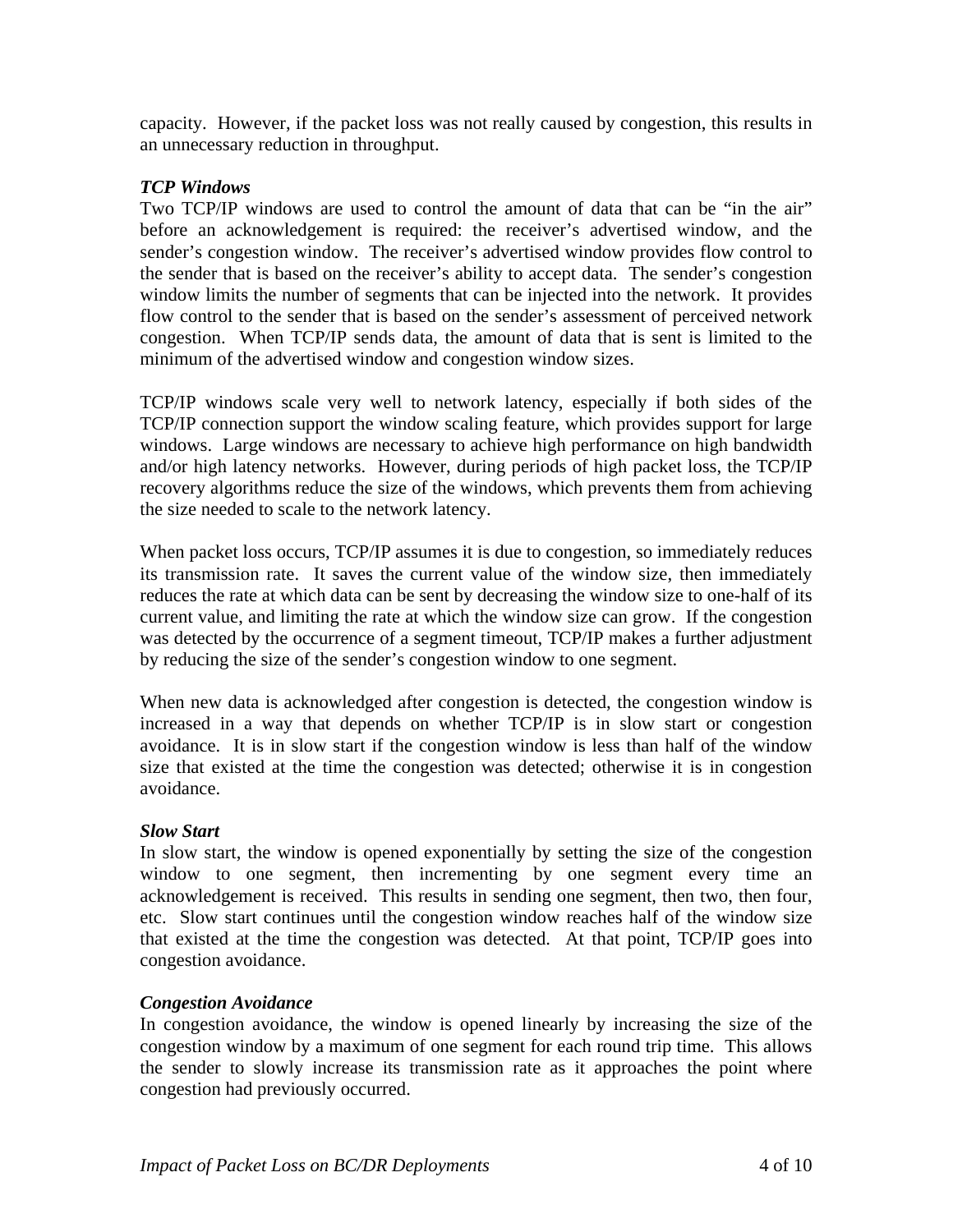When a TCP/IP connection is recovering from packet loss, it may take a long time for the window to be reopened to a sufficient size to satisfy performance requirements. If additional packet loss occurs during this recovery, TCP/IP again reduces the size of the window and limits the rate at which the window can grow. If the window is repeatedly smaller than the available network capacity, it will be impossible for TCP/IP to ever fully recover to the required performance levels.

Figure 1 illustrates the effect of various packet loss rates on an iSCSI TCP/IP connection at 4ms and 10ms round-trip times. As the packet loss rate increases, the overall throughput decreases due to the inability of the windows to grow. The slow start and congestion avoidance algorithms keep the windows small, which prevents the windows from being able to scale to cover the added latency.



**Figure 1. TCP/IP (iSCSI) Performance with packet loss and latency of 4 ms and 10 ms RTT.** 

## *Selective Acknowledgement*

Selective Acknowledgement (SACK) has been deployed in many TCP/IP implementations. SACK provides more efficient recovery from packet loss by minimizing the number of packets that must be resent when packet loss occurs. However, SACK does not eliminate the rate reductions and window size adjustments that occur as a result of the congestion control algorithms.

## *High Bandwidth Networks*

Packet loss has a more significant impact on high bandwidth networks, even over short distances. High bandwidth networks require large windows to fully utilize the network capacity. However, the slow start and congestion avoidance algorithms may prevent large windows from being achieved when packet loss occurs.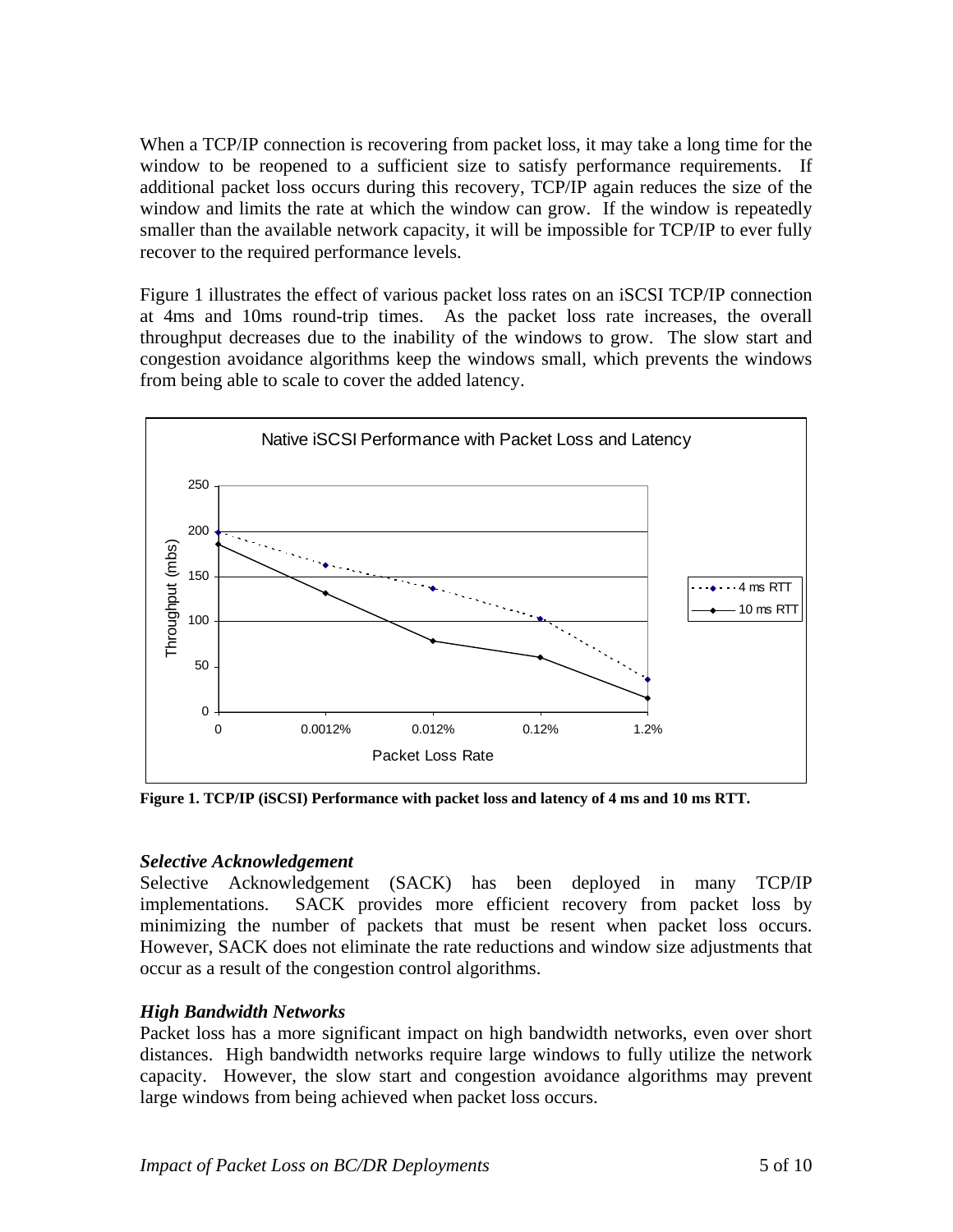#### *Multiple TCP Connections*

Some storage replication methodologies attempt to mitigate the packet loss problem by maintaining multiple TCP/IP connections. However, each TCP/IP data stream is responsible for its own bandwidth management, slow start recovery, and congestion avoidance. Each connection manages its own view of the link, and has no knowledge of the other connections. During periods of packet loss, each connection suffers and rescales independently of the other connections. Having too many TCP/IP connections may actually be counterproductive, since that may contribute to a congestion problem.

Figure 2 and Figure 3 illustrate examples of the performance impact on a storage replication application that uses four TCP/IP connections. In Figure 2, there is no additional network latency introduced, so the performance impact is completely caused by the packet loss. In Figure 3, a 10ms round trip time is introduced to show the additional impact on performance caused by packet loss when the reduction of window sizes further impacts the ability of the windows to scale to the network latency.



**Figure 2. Storage replication performance of four TCP/IP connections with packet loss.**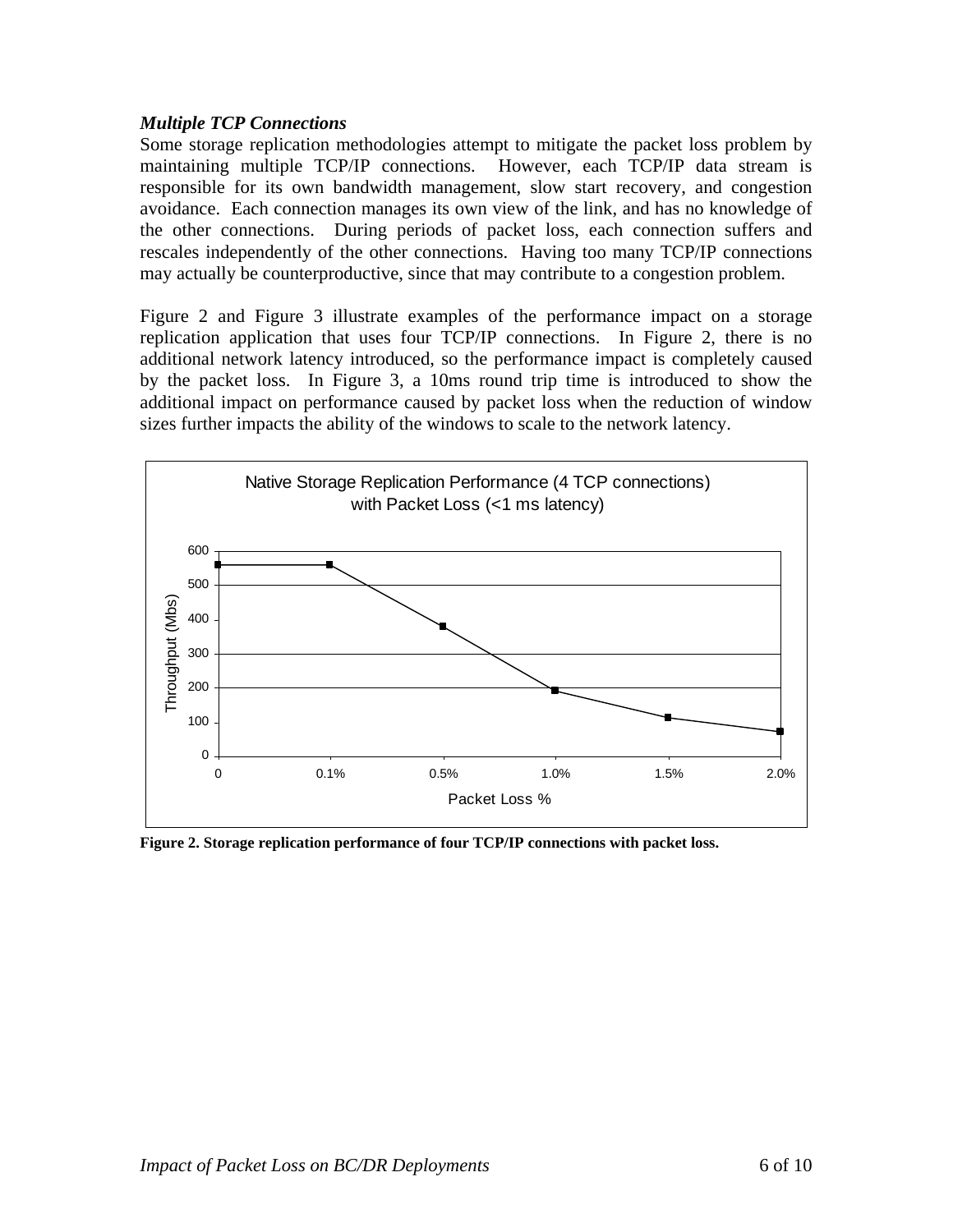

**Figure 3. Storage replication performance of four TCP/IP connections with packet loss and latency.** 

# **HyperIP**

HyperIP® is a network appliance that enhances the performance of large data transfers over high bandwidth networks. Due to the critical requirements of storage replication, it is particularly well suited to working with storage replication applications. HyperIP provides a highly efficient data transport, especially in cases where packet loss, congestion and/or latency exist. A HyperIP configuration consists of an appliance on both sides of a connection that plugs into a LAN switch. High Availability configurations consist of a pair of appliances on both sides of the connection. HyperIP accelerates TCP/IP connections by repackaging the TCP/IP data streams into a more efficient transport protocol that is used between the HyperIP appliances.

HyperIP dynamically calculates round-trip times, bandwidth capacity, and transmission rates, and uses that information to calculate the capacity of the network. This network capacity essentially becomes the window size used over the HyperIP connection, and is independent of any application TCP/IP window sizes.

# **HyperIP and Packet Loss**

Just as with TCP/IP, HyperIP cannot distinguish between packet loss due to congestion and packet loss due to corruption. However, rather than making window adjustments when packet loss occurs, HyperIP uses rate-based congestion controls to limit throughput. HyperIP will subsequently attempt to increase the send rate, so that when the event causing the packet loss subsides, the receiver will be able to sustain a higher rate.

Figure 4 illustrates the performance of HyperIP for the same iSCSI test shown in Figure 1. In this case, the performance achieved by HyperIP is the same for both the 4 ms and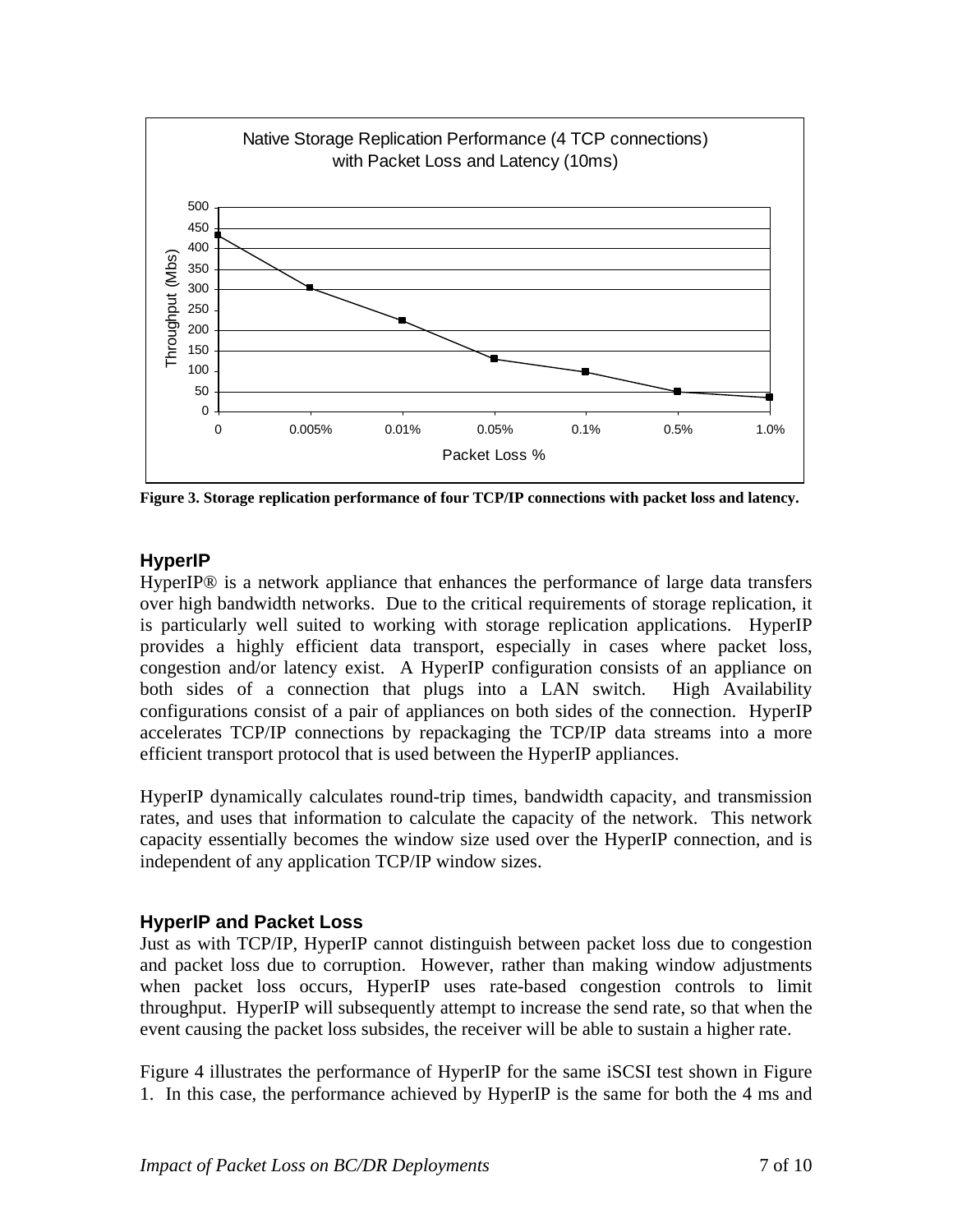10 ms tests, and is higher than both of the native iSCSI tests, regardless of the packet loss rate.



**Figure 4. HyperIP iSCSI performance with packet loss and latency.** 

Figure 5 illustrates the performance benefit of HyperIP for the same storage replication test shown in Figure 2. This graph illustrates the value of HyperIP in mitigating the performance degradation caused by packet loss. As shown by this figure, HyperIP is able to sustain the throughput, even with the high packet loss rates.



**Figure 5. HyperIP storage replication performance with packet loss.**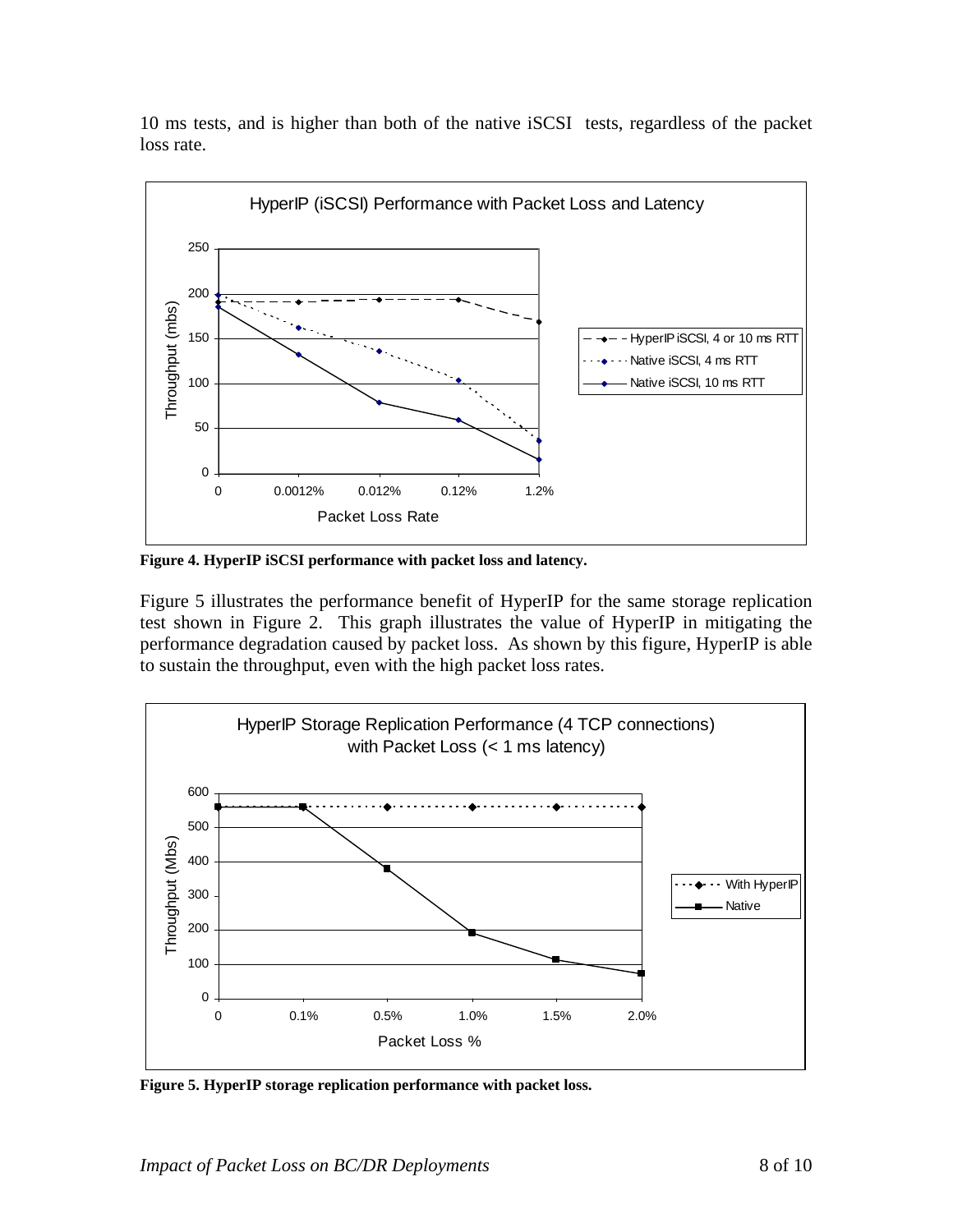Figure 6 illustrates the performance benefit of HyperIP for the same storage replication test shown in Figure 3, when both packet loss and network latency are experienced. As shown by this figure, HyperIP is able to mitigate the performance degradation caused by packet loss by sustaining the same application throughput even when additional latency exists on the network.



**Figure 6. HyperIP storage replication performance with packet loss and latency.** 

# *Efficient Bandwidth Management*

HyperIP manages multiple LAN TCP data streams, and aggregates them over a HyperIP connection. As new TCP application connections are started, HyperIP is able to accommodate the additional workload by inserting the new packet stream into the HyperIP connection without creating congestion. As TCP applications are stopped, the additional bandwidth capacity is automatically reclaimed by HyperIP for sharing among the remaining connections.

Because of this aggregation capability, HyperIP provides an efficient mechanism for mitigating performance degradation caused by packet loss. When packet loss occurs, HyperIP makes adjustments on its rate and window size, rather than having multiple connections each making their own adjustments independently of each other. When HyperIP is the sole driver of the WAN, it has accurate knowledge of the WAN capacity and sustainable link rate.